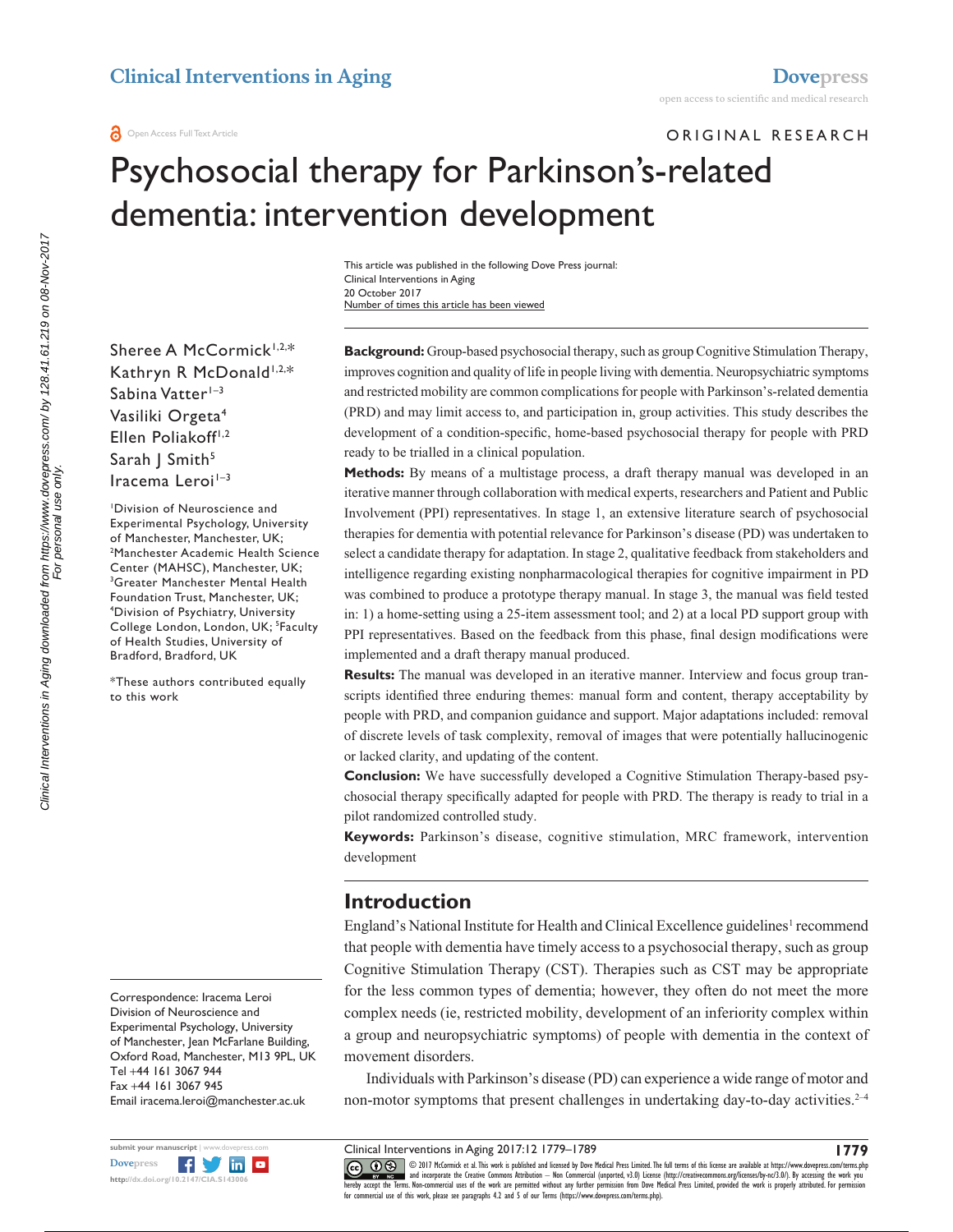Approximately 30% of people with early, unmedicated PD report problems with attention and memory.<sup>5</sup> A quarter of people with PD will develop mild cognitive impairment (PD-MCI) and are at increased risk of developing dementia.6 The likelihood is that over 80% of people with PD will develop dementia after 20 years.7 People who have dementia with Lewy bodies (DLB) present with similar cognitive and motor symptoms to those with PD and dementia (PDD)<sup>8</sup> and face similar challenges in accessing currently available psychosocial treatment. Thus, there is a clinical need to develop and evaluate psychosocial support interventions for people with Parkinson's-related dementia (PRD).

The Medical Research Council (MRC) guidelines for developing and evaluating complex interventions<sup>9</sup> recommend that complex interventions are developed systematically using the best available evidence and supported by an appropriate theoretical framework. Despite these guidelines, early findings from an ongoing Cochrane review of trials of cognitive training (a technique focusing on the repetition of cognitive exercises that may strengthen impaired cognitive processes) for people with PD and cognitive impairment suggests that relatively few studies meet these criteria.<sup>10</sup> The guidelines also recommend that interventions be developed to the point where they can reasonably be expected to have a worthwhile effect. One approach to following these guidelines is to modify an intervention that already has a robust theoretical, empirical and clinical rationale and an emerging evidence base of efficacy. The added benefit of this approach is that the development time can be reduced and the intervention is more likely to be scalable and sustainable.

This paper describes the methods and outcomes relating to the adaptation of a psychosocial therapy for people with PRD and their companions. To meet the needs and challenges of this specific clinical population, we adopted a userdriven development framework including principles such as: active user involvement, iterative design, prototyping, evaluations with real users and usability considerations (Figure 1).11 Given the increased levels of caregiver burden in this population, the acceptability and tolerability of the therapy by companions (historically referred to as carers or caregivers) was also carefully considered. The effectiveness of the adapted therapy will be subsequently examined in an innovative feasibility and efficacy trial following the MRC's clinical guidelines.<sup>9</sup>

## Aims and objectives

The aim of this study was to develop a comprehensive psychosocial therapy specifically adapted for people with



**Figure 1** The user-driven development framework adopted during the development of CST adapted for people with Parkinson's-related dementias (CST-PD). **Abbreviations:** CST, Cognitive Stimulation Therapy; iCST, individual Cognitive Stimulation Therapy; MCST, Maintenance Cognitive Stimulation Therapy; PD, Parkinson's disease; RCT, randomized controlled trial.

PRD and their companions. In this context, people with PRD comprise those who have PDD, PD-MCI or DLB. The specific objectives were:

- To conduct an extensive literature search to: 1) summarize and review the existing evidence of psychosocial therapies for cognitive impairment and dementia related to PD; 2) develop a theoretical understanding of the likely processes of change; and 3) select a candidate therapy for adaptation (stage 1; summarize and review).
- Identify aspects of the candidate therapy that need to be adapted for people with PRD: Combine feedback from consultations with Patient and Public Involvement (PPI) representatives, clinical experts and intelligence regarding existing nonpharmacological therapies for cognitive impairment in PD to identify an initial set of adaptations required to produce the prototype therapy manual prior to field testing (stage 2; design).
- Evaluate the design against stakeholder requirements: Field test the prototype therapy manual to: 1) obtain feedback on the usability of the adapted therapy delivered by a companion in a home-setting and 2) obtain feedback from PPI representatives and clinical experts (stage 3; test and refine).

# **Stage 1 – summarize and review (existing research)**

To summarize and review the existing evidence of psychosocial therapies for cognitive impairment and dementia related to PD, we conducted a scoping exercise followed by a systematic review of seven studies (the number of studies reviewed is an indication of the paucity of high-quality research in this area). Scoping exercises do not evaluate the quality of the evidence reviewed; however, they can provide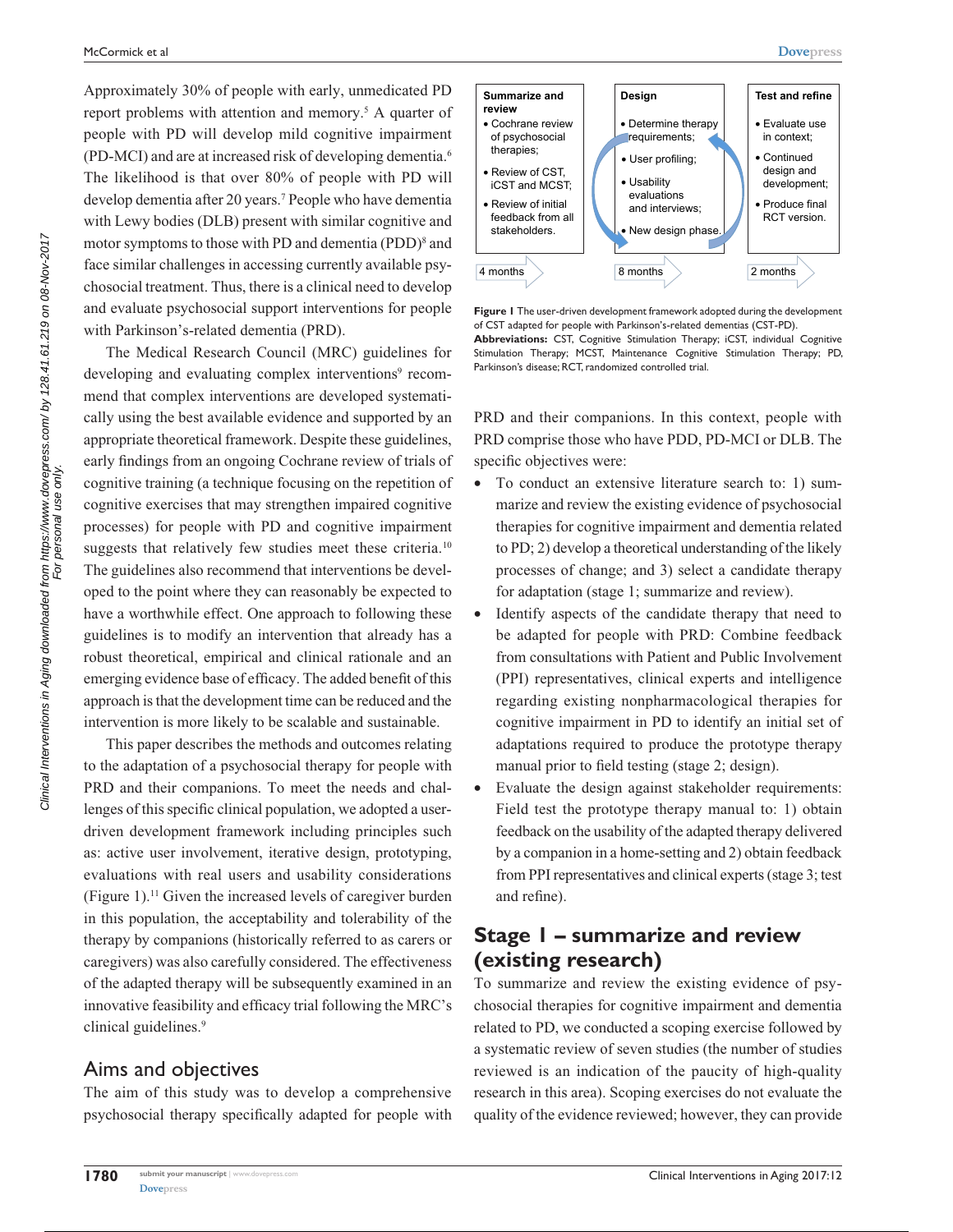Psychosocial therapy for PRD

a narrative integration of evidence when the research area is complex and has not been comprehensively reviewed before.12 We considered studies that recruited people with PRD and: 1) reported a comparison between a psychosocial intervention (cognitive-related) and a control group; 2) reported a comparison between pre- and posttest; and 3) reported the experiences of people with dementia participating in a psychosocial intervention. To map rapidly the key concepts underpinning effective cognitive stimulation in this clinical population, we synthesized knowledge from an ongoing, larger systematic review study.<sup>10</sup> Throughout the review process, stakeholders (clinicians and PPI representatives) were consulted to provide insight on what the literature failed to highlight. The process was iterative, rather than linear, and involved cycling between early findings and new insights. The findings from the scoping and systematic review are now discussed.

Early psychosocial therapies for people with dementia, such as Reality Orientation<sup>13</sup> and Reminiscence Therapy,  $14,15$ evolved in parallel with the aim of reducing disorientation and improving well-being. Reality Orientation involves the use of supporting aids to establish time, season, location and other current or basic personal information, but has been criticized for being rigid and confrontational, with doubts being raised about the therapy's capability for demonstrating any clinically significant improvement.16 Supported by the use of memory aids (photographs, books or objects), Reminiscence Therapy involves discussing past experiences and events, but has also been found to have considerable shortcomings. A recent randomized, controlled trial of Reminiscence Therapy with people with dementia demonstrated no clinical benefit compared to "treatment as usual", and anxiety levels had increased in companions.<sup>17</sup> Continued use of both of these early psychosocial therapies has been cautioned by the American Psychiatric Association.18

More recently, use of CST has gained momentum and is recommended by a large number of National Health Service trusts in the UK. The principle behind CST supports the engagement in cognitive and social activities to enhance cognitive functioning and quality of life of people with dementia. The therapy was developed by systematically selecting the aspects of the early psychosocial therapies that were beneficial and building on these techniques by incorporating the discussion of new ideas and thoughts into various cognitively stimulating activities and topics. A randomized, controlled trial of the CST demonstrated improvements in quality of life and cognitive functioning.19 Economic analysis showed CST was cost-effective $20$  and that the results for cognition

compared favorably with trials of cholinesterase inhibitors for Alzheimer's disease. Since these early studies, the evidence base supporting the use of CST to improve outcomes for people with dementia has continued to grow.19

Following research on the effects of group CST, recent research has reported significant effects (quality of life and cognition) for people attending maintenance CST sessions (a follow-on therapy after group  $\text{CST}$ )<sup>21,22</sup> and, to a lesser extent, individual CST (iCST).<sup>19</sup> iCST is delivered individually to a person with dementia by a friend or a family member. A recent randomized, controlled trial of iCST showed that iCST did not result in improved cognition or quality of life for the person living with dementia, however, participating in iCST did enhance the quality of the caregiving relationship and caregivers' quality of life.<sup>23,24</sup> These findings are relevant here, as companions of people with PRD are reported to experience burden and a lower quality of life due to the responsibility of supporting the complex physical and cognitive needs of people with PRD.<sup>25</sup> We are aware of only one exploratory study<sup>26</sup> that has assessed the effectiveness of home-based CST in people with PRD using neuropsychological assessment and molecular analysis. The authors reported that scores on the Montreal Cognitive Assessment,<sup>27</sup> Parkinson's Disease Questionnaire-3928 and Quality of Life – Alzheimer's Disease<sup>29</sup> significantly improved following a 7-week period of CST delivered by a family member. In addition, levels of serum brain-derived neurotrophic factor (BDNF; a neuroprotectant that colocalizes with dopaminergic neurons) significantly improved at posttest. The sample size in this study was small and there was no control group; however, the ability to demonstrate positive change in a highly objective biomarker is encouraging.

Given the benefits offered by CST, maintenance CST, iCST and a recent Cochrane Review recommending systematic evaluation of different modalities of CST, including real-life settings,<sup>16</sup> the home-based companion-delivered iCST was selected as the candidate therapy for adaptation. The modified version is henceforth referred to as CST-PD.

## Process of change

In accordance with MRC guidance for developing and evaluating complex interventions,<sup>9</sup> a good theoretical understanding of how the intervention effects change is required in order to identify and strengthen areas of weakness within the intervention.30 Prior to the design and prototyping stage, a literature scoping exercise was performed to identify the potential processes of change. At a fundamental level, for the people with PRD, the therapy may result in neurobiologic or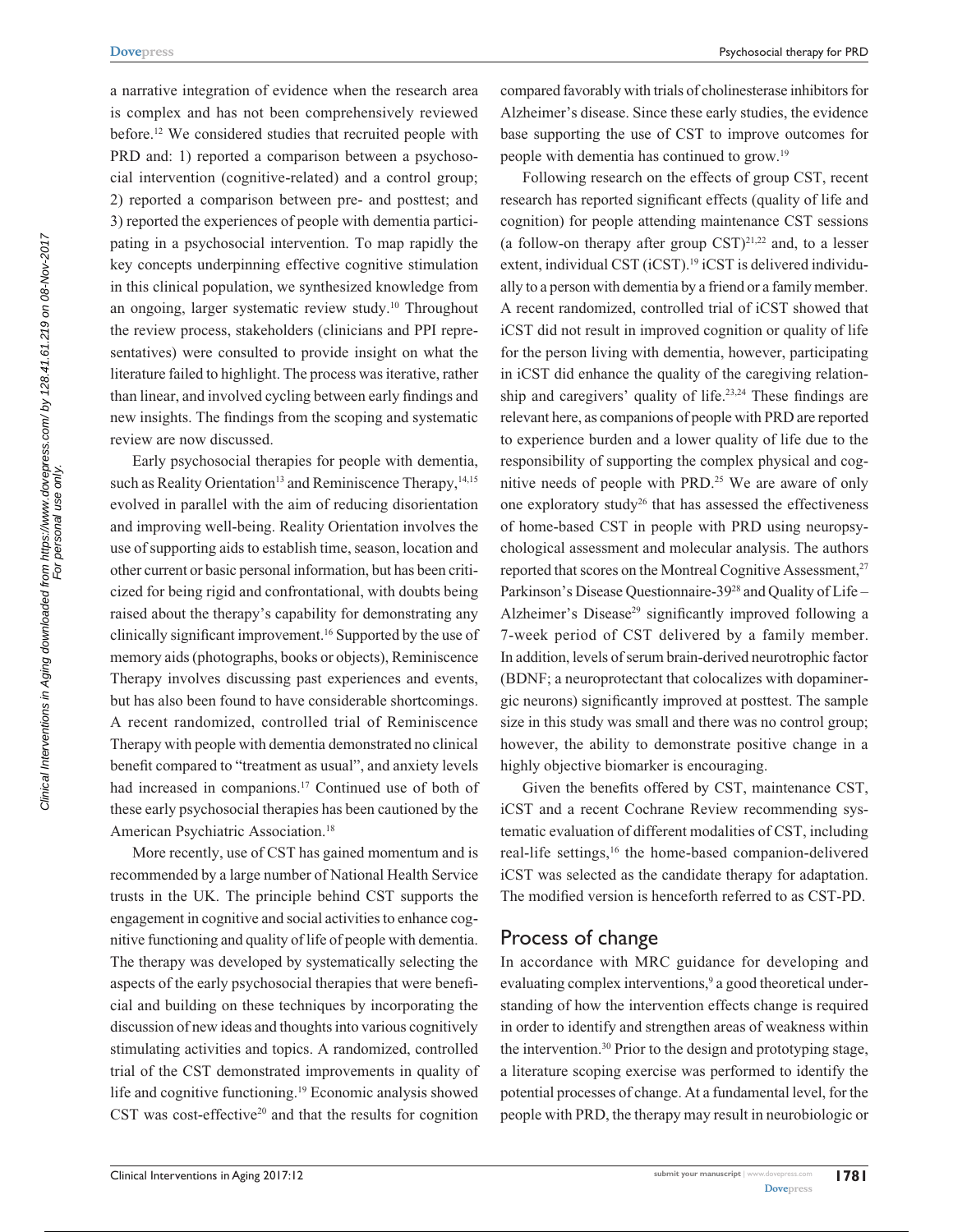psychosocial changes or a combination of the two. Recent evidence supports the idea that nonpharmacologic therapies exert action on neurobiologic processes within the brain.<sup>26,31,32</sup> For example, Angelucci et  $al<sup>31</sup>$  demonstrated that cognitive training elevates BDNF in individuals with PD. The mechanism by which BDNF improves cognition is not yet fully understood, nor is it likely to be the sole mechanism responsible for clinically significant change, but only one of the components of which we are currently aware. While cognitive stimulation differs from cognitive training, the former therapy involving discussion and activities as opposed to guided practice on a standard set of cognitive tasks,<sup>33</sup> an association between cognitive stimulation and serum BDNF has also been reported.<sup>26</sup> The latter study is of particular relevance to the current research as the CST was delivered by family members in the home environment. Collectively, these studies suggest that if cognitive stimulation has the potential to elevate BDNF, the growth factor could be considered for use as a biomarker in future large-scale clinical trials of CST and adapted versions.

In addition to neurobiological variables, it is important to consider psychological and social factors. Social stigma or other socially imposed barriers can be a significant source of distress and thus impact on outcome.<sup>34</sup> Examples of psychosocial issues include negative social interactions, unemployment or early retirement due to symptoms, physical disability that prevents access to certain environments and changes to family life, such as increased dependency on a companion or partner.<sup>34-37</sup> Negative psychosocial factors can lead to a decrease in personal efficacy, psychological well-being, and relationship satisfaction and increased social isolation and depression.35,36,38,39 CST-PD will seek to address the negative psychosocial outcomes of PDD, PD-MCI and DLB by providing opportunities for companion-supported mastery experiences; having the therapy delivered by a known and significant other may allow people with PRD to feel more comfortable challenging themselves in cognitively stimulating activities. Improvements in perceived personal efficacy, through mastery experiences, could foster interest and (re)engagement in social or previously enjoyed activities, lower vulnerability to depression and improve relationship satisfaction.<sup>40</sup>

It is also important to consider personal efficacy from the companions' point of view: the change effected by the intervention may be influenced by the companions' beliefs in their ability to deliver the therapy (instructional efficacy<sup>39</sup>). Companions' level of perceived efficacy to motivate the people with PRD and promote mental stimulation may affect the therapy environment, the level of adherence, the quality of therapy delivered and, ultimately, outcomes for people with PRD (eg, cognition and quality of life). In school-based studies, instructors with high levels of instructional efficacy are reported to devote more time to learning, offer the appropriate level of help and praise and encourage autonomy.41 While CST-PD does not aim to create a school-based environment at home, there is potential for companions' instructional efficacy to act as a change agent and influence therapy outcomes. Throughout the development of CST-PD, companions will be consulted to identify their needs and to develop the necessary recourses to support instructional efficacy.

# **Stage 2 – design (modeling and piloting phases)**

In the initial meeting with stakeholders (clinical experts, researchers and a PPI advisory group), user consultations took place to identify issues related to the nature of tasks and the therapy environment. Three key factors were identified: 1) the potential impact of symptom-specific issues on the therapy, for example, physical limitations from motor impairments, fluctuating levels of alertness and motor function, hallucinations and/or delusions, person-specific cognitive impairment, high levels of apathy and ability to promote self-management; 2) companions' confidence in delivering CST-PD; and 3) whether physical activity-based tasks would be appropriate as part of the therapy. To fully address these issues, perspectives from professionals, companions and people with PRD were sought.

## **Methods**

## **Participants**

PD professionals (n=5), patient participants (n=3) and companions (n=2) were recruited from neurology and geriatric psychiatry services in Greater Manchester. Patient participants had a diagnosis of PD-MCI, PDD or DLB according to the appropriate consensus criteria for each condition.<sup>42-46</sup>

## Procedure

The study received ethical approval from Yorkshire and the Humber–Bradford Leeds Research Ethics Committee (Reference: 15/YH/0024). All participants provided written informed consent or had a nominated consultee who provided the appropriate declaration. Focus groups were conducted by a CST-trained cognitive neuropsychologist and a psychology research assistant at the University of Manchester. PD professionals, companions (in this case, spouses) and people with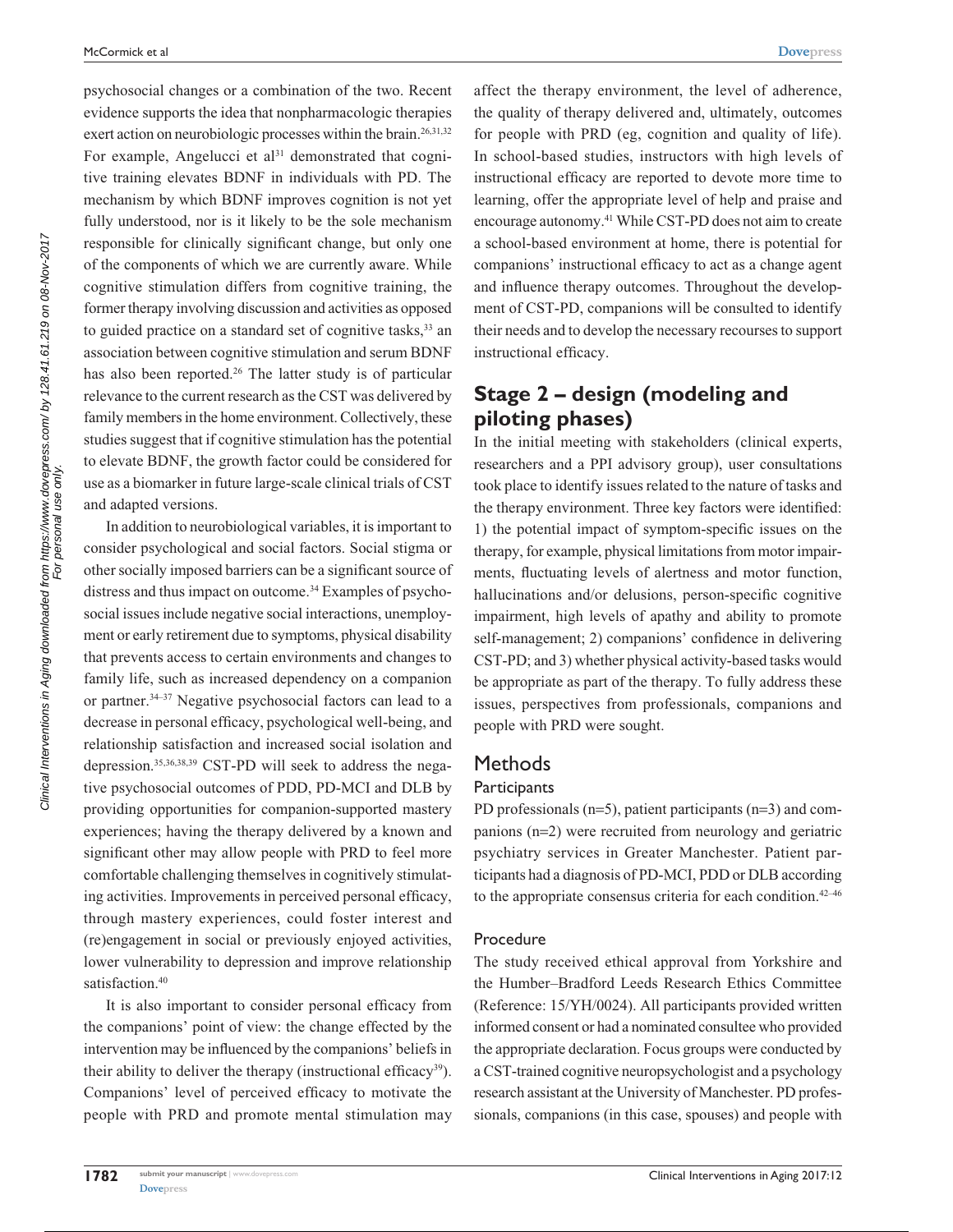PRD were invited to attend separate focus groups. Based on the methods by Krueger and Casey<sup>47</sup> and adapted for dementia by Bamford and Bruce,<sup>48</sup> the groups were intentionally small, with no more than eight participants plus facilitators. As some companions and people with PRD were unable to attend the focus groups due to unforeseen medical or caring responsibilities, a second focus group was held for companions and semi-structured interviews were conducted with a further companion and two people with PRD, in the home setting.

A semi-structured interview design probed opinions relating to a number of issues specific to people with PD and DLB, as well as those identified by our PPI advisory group, including the suitability of tasks to motor difficulties, psychiatric issues and cognitive difficulties. Digital voice recordings were made of all focus groups and interviews to enable transcription and analyses.

#### Focus groups

Professionals were split into two groups and asked to evaluate six activities, spanning three topics, plus evaluate the introduction section of the original iCST manual. The groups were then asked to describe their evaluation to the other party, before having an open discussion of the points identified by the PPI advisory group. Finally, opinion was sought for five new topics, devised by the research team, before concluding the focus group with a yes/no topic inclusion/exclusion checklist to determine which subject areas were deemed most appropriate for the adapted therapy.

In the focus group for companions, participants were invited to try several of the activities, in pairs, over a range of different topic areas. Open discussion took place after each topic, with focus on the issues identified by the PPI advisory group. The focus group concluded with a yes/no topic inclusion/exclusion checklist.

The focus group of people with PRD involved a short group CST session and preferences were observed from the conversations that resulted. This focus group also concluded with a yes/no topic inclusion/exclusion checklist.

#### Transcript analysis and reporting

To ensure an iterative development process, data analysis ran alongside data collection, that is, subsequent focus groups were adapted using information obtained from previous sessions. The process of analysis began with reading and re-reading each transcript. Salient comments were noted and grouped by commonality, within and across transcripts. Rereading, comparison and re-grouping of comments continued until the main themes and subthemes were identified. Data were reported in accordance with an abbreviated consolidated criteria for reporting qualitative research (COREQ) structure.<sup>49</sup>

## **Results**

Three main themes were identified and are presented in Table 1 with subthemes and frequency of comments. The professionals provided comments on all but 3 of the 28 subthemes (89%). In contrast, companions and patients identified with a substantial proportion of the subthemes (64% and 61%, respectively), but tended to focus on specific issues that they considered most relevant to them.

To accurately represent the views of the participants, a single quote from each theme has been selected (agreed among authors), with five additional examples in Table 2.

#### Theme 1: manual form and content

All parties agreed that the content needed updating (eg, add topics on technology, computers, mobile phones) as well as making topics culturally inclusive. Professionals suggested that the topics should include: art, history, geography, pets, books, transport and sports (eg, golf and cycling), among others. People with PRD did not want to avoid sensitive topics, but rather viewed CST-PD as an opportunity to facilitate discussion that otherwise would not usually happen:

[...] would it be possible for people like myself to have a general discussion on "do you miss work?", "what elements of work do you miss?". I can't see it will work for all but maybe for some, you know […] I miss work so much, I miss the hassle, I miss the estimating, I miss the hiring, the firing, doing wages and all sorts. If I hadn't got ill, I don't think I would have ever retired. [Person with PRD]

In the iCST manual, each topic is split into two levels of difficulty; however, professionals highlighted that this format may be demotivating for those with deteriorating level of cognitive function. Professionals also felt that color-coded sections would be of benefit to ease the selection of topics based on one's interest. There was consensus that lengthy paragraphs should be avoided and more images should be included to keep topics from becoming dry and cluttered. Companions also suggested the use of good-quality and thin paper, as thicker paper can cause problems with page turning in people with tremor. Professionals and companions also pointed out that any speech impairment might make reading aloud difficult, so any instructions to read aloud should be optional.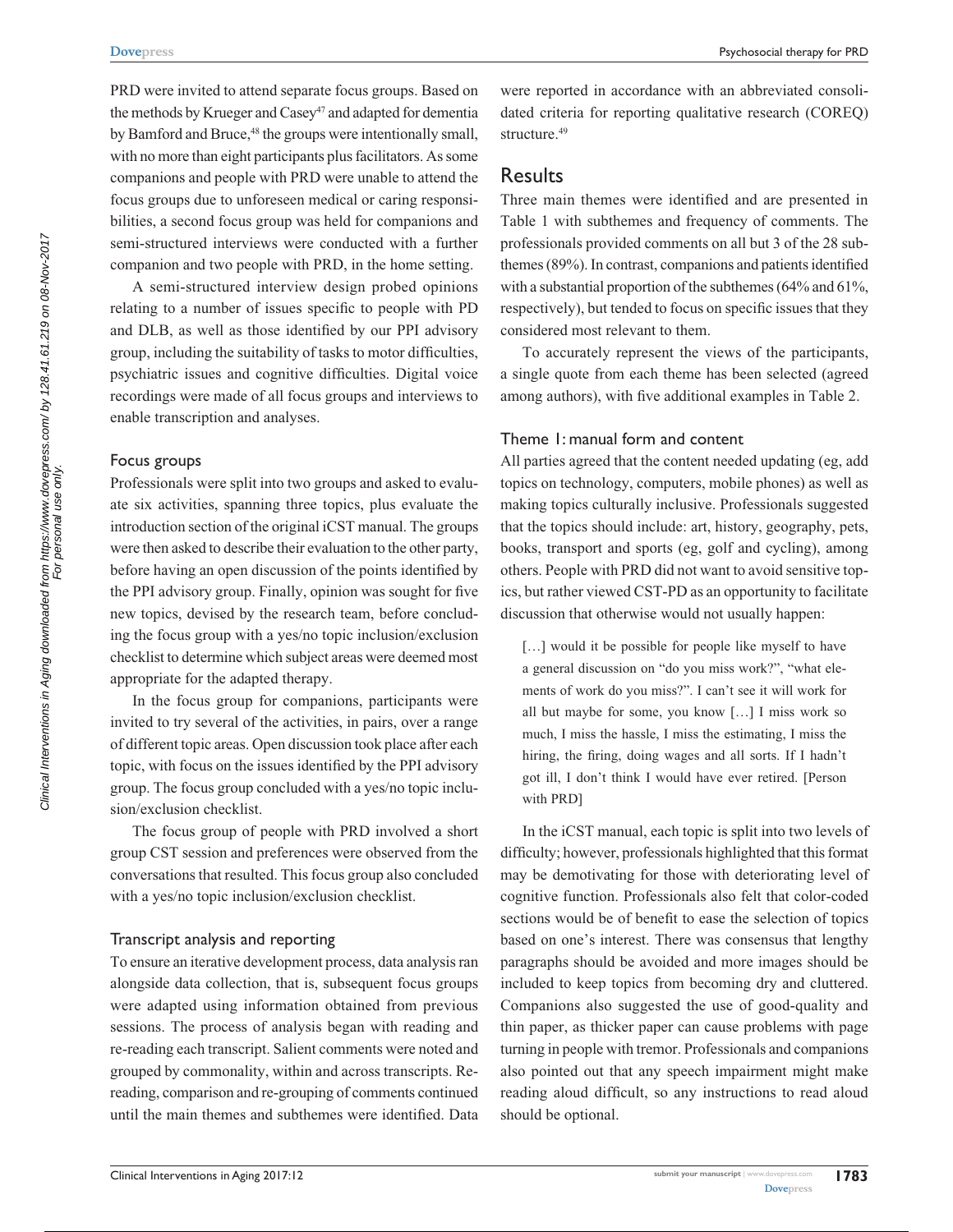**Table 1** Summary of themes and subthemes identified from focus groups and interviews

| Themes and subthemes                                | <b>Frequency of comments</b> |                   |                        | <b>Total</b> |
|-----------------------------------------------------|------------------------------|-------------------|------------------------|--------------|
|                                                     | <b>Professionals</b>         | <b>Companions</b> | <b>People with PRD</b> |              |
| Manual form and content                             |                              |                   |                        |              |
| Topic variety and development                       | 8                            | 4                 | 21                     | 33           |
| Modernization                                       |                              |                   |                        | 15           |
| Expanding on previous interests                     |                              |                   |                        | 10           |
| Bringing the outside in                             |                              | 2                 |                        | 8            |
| Difficulty                                          |                              |                   |                        |              |
| Cultural relevance                                  |                              |                   |                        |              |
| Formatting                                          |                              |                   |                        |              |
| Quality                                             | 2                            |                   |                        |              |
| Therapy acceptability in PD                         |                              |                   |                        |              |
| Hallucinations and perceptual issues                | 16                           |                   | 2                      | 18           |
| Motor issues                                        | 12                           |                   |                        | 16           |
| General suitability                                 |                              |                   | 12                     | 12           |
| Cognition                                           |                              | 3                 |                        | 8            |
| Eating (anosmia, swallowing, salivation, dexterity) |                              |                   |                        |              |
| Apathy                                              |                              |                   | 2                      |              |
| Location of therapy                                 |                              | 2                 |                        |              |
| <b>Delusions</b>                                    |                              |                   |                        |              |
| Punding                                             |                              | 3                 |                        |              |
| Isolation                                           |                              |                   |                        |              |
| Speech difficulties                                 |                              |                   |                        |              |
| Impulse control (finances)                          |                              |                   |                        |              |
| Anxiety                                             |                              |                   |                        |              |
| <b>Companion considerations</b>                     |                              |                   |                        |              |
| Improving written guidance for companions           |                              | 3                 |                        | Ш            |
| Therapy acceptability for companions                |                              |                   |                        |              |
| Involving others                                    |                              |                   |                        |              |
| Avoid confrontation                                 |                              |                   |                        |              |
| Training                                            |                              |                   |                        |              |
| Failures and successes                              |                              |                   |                        |              |
| Planning in advance                                 |                              |                   |                        | 2            |

**Abbreviations:** PD, Parkinson's disease; PRD, Parkinson's-related dementia.

## Key recommendations

- Encourage opinion-based questions.
- Include more photography, limit paragraph length.
- Modernize and extend the topic content, make it multicultural.
- Remove the two discrete levels of complexity and gradually increase the complexity of the tasks within each topic.
- Color code topic sections.
- Include optional instructions to read information aloud.

## Theme 2: therapy acceptability in PD

All parties expressed the desire for the CST-PD to improve cognition, and professionals suggested card games as a potential tool to help with strategy and memory. Companions felt that the inclusion of constructive activities might successfully distract people with PRD from the compulsive, repetitive and stereotyped behaviors known as punding. Companions and people with PRD expressed polarized

views of apathy: companions were concerned about getting individuals started with the therapy, whereas people with PRD were more positive and felt that the therapy would be motivating, encouraging and would alleviate boredom:

I love things like this, I do. I enjoy it. It's good fun as well and it gives you something to talk about. [Person with PRD]

Professionals and people with PRD commented on visual and perceptual issues and pointed out that in the original iCST manual, some images were too busy and confusing with many shapes and colors that may cause hallucinations. The professionals were keen for art topics to remain, but wanted art images to be less vivid, disturbing and chaotic. Professionals also thought that abstract questions relating to art (eg,"Do you think there is a message behind the painting?") or superstition-based questions should be reconsidered and revised to avoid precipitating or perpetuating complications such as delusions.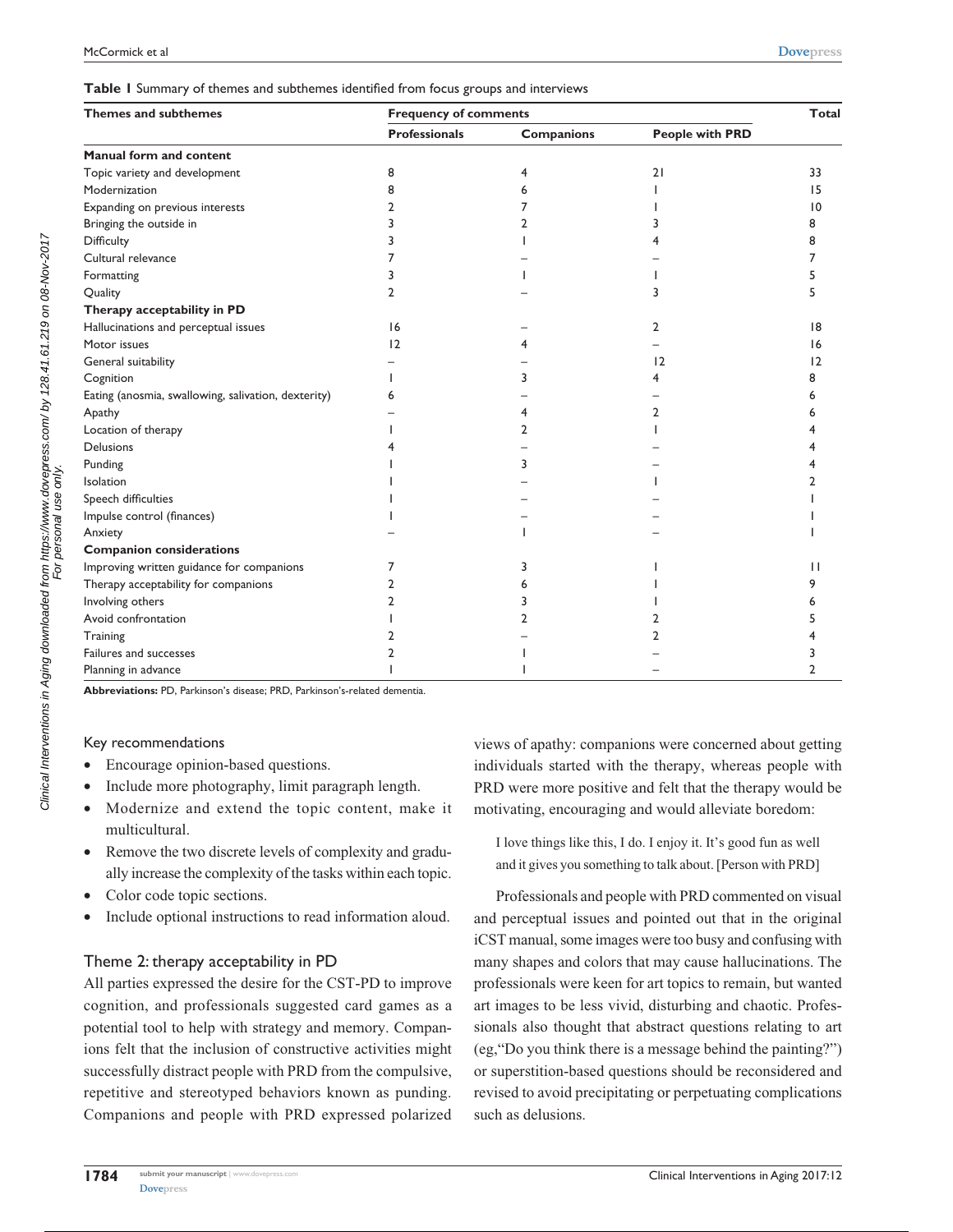#### **Table 2** Additional examples of content within each major qualitative theme

| <b>Themes</b>                  | <b>Example quote</b>                                                                                                                                                                                                                                                                                                                                                                                                                                                                                                             |
|--------------------------------|----------------------------------------------------------------------------------------------------------------------------------------------------------------------------------------------------------------------------------------------------------------------------------------------------------------------------------------------------------------------------------------------------------------------------------------------------------------------------------------------------------------------------------|
| Manual form and                | "I think it is not fit for today's purposing. There is no mention of computers, mobile phones" (companion)                                                                                                                                                                                                                                                                                                                                                                                                                       |
| content                        | "It's important to make it multi-cultural but keep it British"; "(include) the world, the local, the personal" (professional)                                                                                                                                                                                                                                                                                                                                                                                                    |
|                                | "Focus on things that they once used to enjoy doing that they are not doing any longer. It is quite possible they could do it<br>in a different way" (professional)                                                                                                                                                                                                                                                                                                                                                              |
|                                | "And maybe color guide. You know how sometimes in books you have sections that are colored off and you can just turn                                                                                                                                                                                                                                                                                                                                                                                                             |
|                                | to them". [The person with PRD might say] "that pink section was good last time and we'll go back to the pink section"<br>(professional)                                                                                                                                                                                                                                                                                                                                                                                         |
|                                | "It might be best not to include the difficulty levels cause you can almost see someone doing this again a year later and                                                                                                                                                                                                                                                                                                                                                                                                        |
| Therapy acceptability<br>in PD | finding out they can't use level B anymore, whereas they did last year and it kind of emphasises deterioration" (professional)<br>"It's good to be able to discuss. I mean, you are reminding me of things and that's encouraging me, that's picking me up a<br>bit" (person with PRD)                                                                                                                                                                                                                                           |
|                                | "Cause it helps you, to keep your memory and things. If you are using that part of your brain on a regular basis, I can see it<br>being helpful" (person with PRD)                                                                                                                                                                                                                                                                                                                                                               |
|                                | "It's very easy to stay at home but sometimes you just wake up and you think oh, what am I going to do today and it's that<br>passing time I want to do something that I am interested in and I think that's something that holds us all" (person with<br>PRD interview)                                                                                                                                                                                                                                                         |
|                                | "I think if you have someone who is tremor dominant, I would be concerned about what happened if they failed (physical<br>activity). So it's about symptoms rather than activity (It is) probably best not to have these things in" (professional)<br>"We were concerned about the hallucinogenic nature of the images. Not very calming. We quite liked the idea of discussing<br>paintings but you would have to be careful with the images. Quite a lot of these images can freak out Parkinson's patients"<br>(professional) |
| Companion                      | "It depends on your relationship at that moment and whether you've had a good week or a bad week. And what pressures                                                                                                                                                                                                                                                                                                                                                                                                             |
| considerations                 | you've got as a carer It is not always practical and sensible to sit down because things can get volatile" (companion)                                                                                                                                                                                                                                                                                                                                                                                                           |
|                                | "You've got to have absolute patience It's very difficult to understand just how miserable a person can be in the wrong<br>hands" (person with PRD interview)                                                                                                                                                                                                                                                                                                                                                                    |
|                                | "I am not saying I could keep it going for twenty minutes necessarily" (companion)                                                                                                                                                                                                                                                                                                                                                                                                                                               |
|                                | "Don't forget, if people are carers and perhaps not sleeping, they are just so, so tired. They won't even get through a page                                                                                                                                                                                                                                                                                                                                                                                                     |
|                                | of this (introduction) text" (professional)                                                                                                                                                                                                                                                                                                                                                                                                                                                                                      |
|                                | "It surely got to be a shared effort between the therapist" (person with PRD interview)                                                                                                                                                                                                                                                                                                                                                                                                                                          |

**Abbreviations:** PD, Parkinson's disease; PRD, Parkinson's-related dementia.

With regards to motor impairment, all participants agreed that delivering CST-PD in the home was most acceptable, and might help reduce feelings of isolation or boredom. Professionals and some companions were concerned about the physical activity-based tasks in the existing therapy. Following a lengthy discussion, it was determined that without individual physiotherapist assessment, the potential risks of including physical exercise activities outweighed the potential gain, and therefore, it was recommended that dedicated physical exercise be excluded from the activities in CST-PD.

## Key recommendations

- Include card/strategy games and constructive activities.
- Exclude physical activity tasks.
- Avoid disturbing images and abstract questions.

## Theme 3: companion considerations

All parties were cautious when discussing the acceptability of the therapy for companions with a caregiving role. Professionals and companions acknowledged that dyads engaging in constructive discussion might be of benefit, but exhaustion and feelings of pressure of companions and family members could not be disregarded. Involving other family members (eg, grandchildren) was suggested in all focus groups. Participants felt that involving family members would be a pleasurable experience and would limit any burden that a dyadic therapy might introduce:

We are together all the time. Sometimes the relationship gets strained because you are at the end of it. So, I think my daughter could get my husband to do a lot more than I could. She could sit down with him and talk to him about things that he just says to me "Oh you are not listening". So I think it is imperative to involve your immediate family. (Companion)

Companions communicated concerns about self-doubt and uncertainty in delivering the therapy, and all participants agreed advice should be provided on what to do in situations of confrontation. With respect to the current iCST manual, all participants felt that the introduction was too long and overly complicated, and suggested reducing it to a single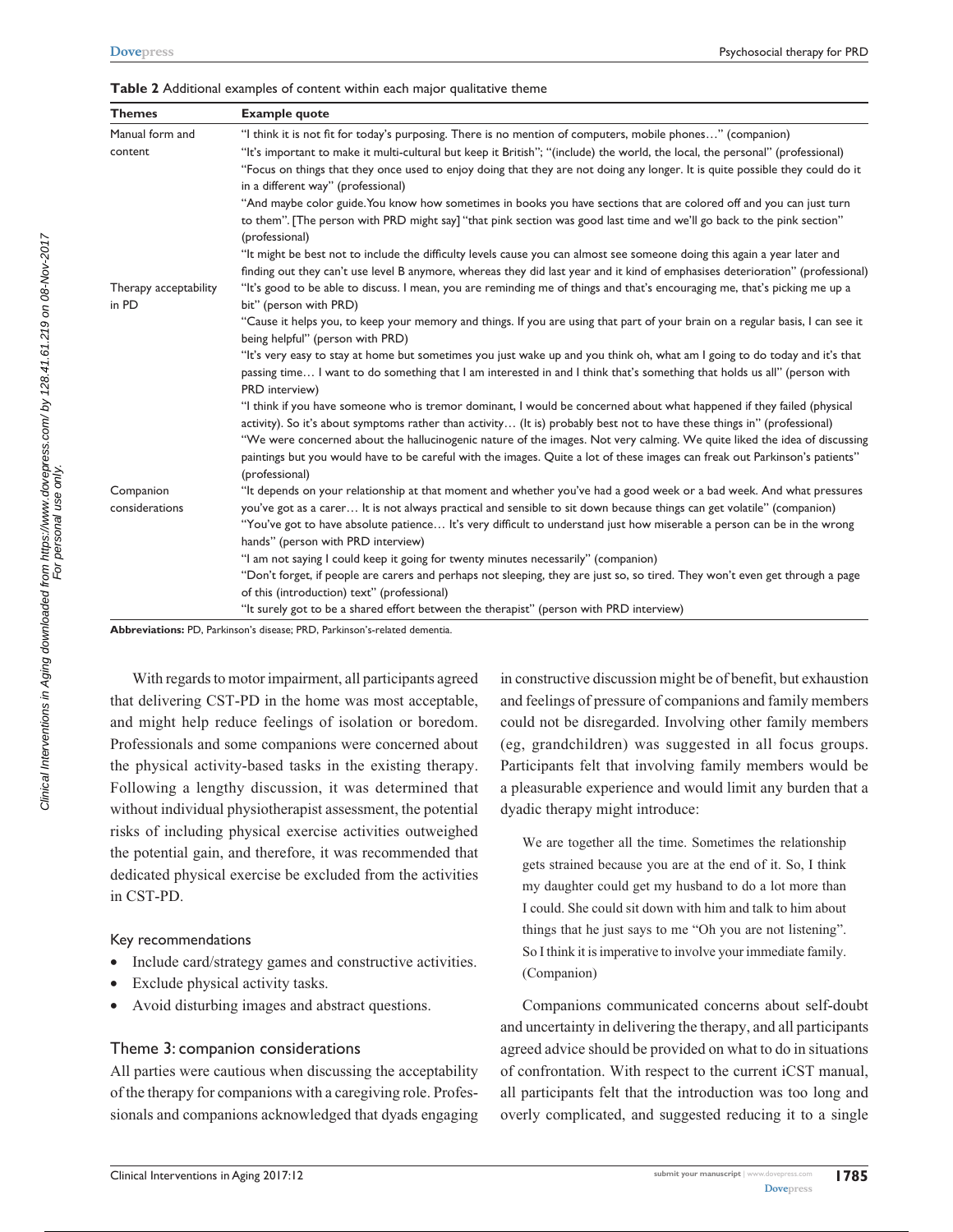page with 10 key points including a summary of what is in the manual, what support there is and how to find it. The importance of appropriate training was of interest to professionals and people with PRD, with professionals suggesting that companions read through materials in advance of the therapy session.

Key recommendations

- Involve others (family members, grandchildren, friends).
- Streamline the introduction.
- Provide advice on managing challenging behavior.
- Include strategies to build instructional efficacy.

# **Stage 3: test and refine**

At the end of the design stage, a final draft CST-PD therapy manual was produced. This was subsequently field tested by dyads ie, people with PRD and companions (Part A). The purpose was to evaluate the therapy manual (in context) against the user requirements defined in Stage 2. Additional opinion was also sought from PPI representatives at a local Parkinson's UK branch meeting to better understand if the intervention and delivery processes could work in a real world (Part B).<sup>50</sup>

# Part A (companions and people with PRD) Methods

## **Participants**

Companions  $(n=3)$  and people with PRD  $(n=3)$  participated in the field testing. Participants were recruited from local neurology and geriatric psychiatry services in Greater Manchester and had a diagnosis of either PD-MCI, PDD or DLB according to the appropriate consensus criteria for each condition.<sup>42-46</sup>

## Procedure

The study received favorable ethical opinion from Yorkshire and the Humber–Bradford Leeds Research Ethics Committee (Reference: 15/YH/0531). Dyads completed a portion  $(2 \text{ weeks}; -6 \text{ sessions})$  of the program with support from the research team. At the end of the 2-week period, dyads completed a usability assessment and provided detailed qualitative feedback. The usability assessment was based on the 10-item System Usability Scale,<sup>51,52</sup> which was adapted to suit the needs of this study and population (ie, the term "system" was replaced with "therapy manual" and additional questions relating to formatting, layout and so on were included). The adapted assessment consisted of 24 statements (eg, "I found the manual unnecessarily complex" and "I would imagine that most companions would learn to use the manual very quickly") to which the participants provided free answers. Items were categorized with relevance to themes from the focus groups and interviews, and are discussed accordingly.

## **Results**

Of the 24 items, 11 statements were grouped under Theme 1, "Manual form and content", 9 under Theme 2, "Therapy acceptability in PD", and 4 under Theme 3, "Companion considerations".

## Theme 1: manual form and content

All participants found the manual layout was consistent, the pages were easy to navigate, the topics were well-integrated with plenty of choice, and the size and color of the print was good. Participants reported they would appreciate additional materials consisting of games, adult coloring and stationary.

## Theme 2: therapy acceptability in PD

All participants with PRD agreed that they would feel confident using the manual and would likely use it three times per week. The task complexity was perceived differently depending on the level of cognitive impairment; the participant with PD-MCI found the level of complexity appropriate, and the participant with PDD found the tasks challenging. The person with DLB found the manual, images and tasks challenging. The participant with DLB and their companion agreed that the manual was not suitable, with the companion attributing this to the advanced level of cognitive impairment of the participant.

## Theme 3: companion considerations

Both participants with dementia, but not the participant with PD-MCI, were definitive that they would need support to use the manual. All companions agreed that they would be able to learn to use the manual quickly, although they felt it beneficial to have some preparation time before commencing use of the manual.

## Key recommendations

- Companion-training package should include preparation time.
- Additional support may be required depending on the level of cognitive impairment.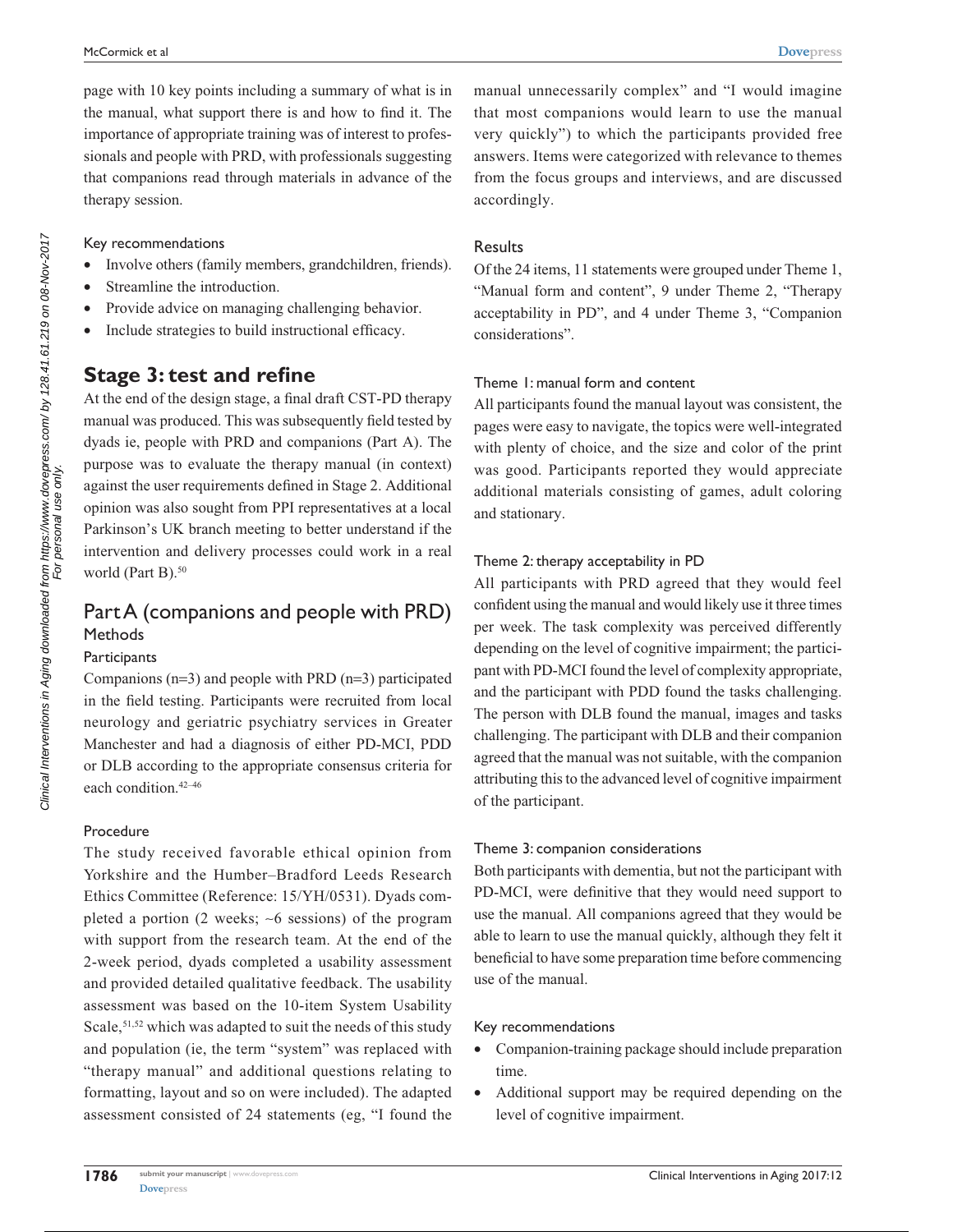# Part B (PPI representatives) **Methods**

#### **Participants**

Thirty-three PPI representatives (companions and people with PRD) from a local Parkinson's UK community group took part.

#### Procedure

PPI representatives piloted the therapy questions and topic guides in a single group session held at a Parkinson's UK support group. Attendees were given the option of completing a feedback form to comment on the usability and acceptability of the therapy. Four topics were randomly selected from the manual for use on the day: herbs, newspapers, Blackpool and ball games. A modified version of the in-house usability assessment, using a five-point Likert response scale  $(1=$  "strongly disagree" to  $5=$  "strongly agree"), with one question reverse-scored, was circulated to gather feedback.

This phase of the study was carried out as a PPI session and, as such, ethical approval was not obtained to record opinion from the PD UK community group. Feedback was gathered anonymously and no further information (identifiable or otherwise) was collected about the volunteers.

#### **Results**

Sixteen volunteers elected to complete the feedback form. Responders strongly agreed that it was easy to engage in the session (median  $=$  5), to stimulate conversation using the topic materials (median =5), and that the discussion was stimulating and interesting (median =5). Responders also agreed that the session content (median =4.5) and images (median =4) were clear and easy to understand, that there was opportunity to personalize the session (median =4) and that they would like to do a similar activity in the future (median =4). Volunteers were uncertain about whether the level of complexity was suitable for someone with memory problems (median =3, "neither agree nor disagree").

#### Key recommendation

In future evaluations, assess topic acceptability in people with moderate–severe cognitive impairment.

## **Discussion**

This research adapted and tested a psychosocial therapy for people with PRD and their companions. A user-centered design was employed, and professionals, people with PRD, companions and researchers worked collaboratively to modify an existing therapy to meet specific user needs.

The first step was to identify and review the evidence base for psychosocial therapies for people with PRD and the potential mechanisms of change. Subsequently, a candidate therapy for adaptation was selected. A basic prototype manual (loose pages and sample topic ideas) was developed early in the second phase to allow the proposed therapy to be discussed in a more meaningful way with stakeholders. The final version of the therapy manual was developed iteratively through a series of focus groups, interviews, a group demonstration and field testing.

An advantage of co-developing the intervention with stakeholders is that it limits the risk of missing critical therapeutic requirements and provides a positive and satisfying experience for the individuals involved (ie, the therapy meets the goals of its users because its users have been actively involved in the iterative development of the therapy). This aspect was particularly important for CST-PD, as the target population is frail, the symptoms complex and a therapy companion is required. As the specific needs of this population are not well understood, the design of the therapy could not be informed through literature only. Hence, we involved people with PRD, companions and health professionals as partners throughout the design process. Testament to CST-PD meeting the needs of people with PRD and their companions is the positive feedback received from the Parkinson's UK field testing session. The comments indicated that the members engaged with the session and enjoyed the activities. Although speculative at this stage, these findings suggest the therapy might address the neuropsychiatric symptoms (eg, apathy and anxiety) associated with increased caregiver distress in PRD.<sup>50</sup> The successful delivery of the session in a group format also highlights the versatility of the adapted therapy and indicates that it may be appropriate for people with PRD attending group-based sessions.

This study has some limitations. The number of participants is small, and focus group methodology proved challenging for this companion and patient population, given their complex and changeable needs. The obstacles faced in bringing participants together for a focus group demonstrate how difficult it might be for companions and people with PRD to attend group CST sessions, and reinforce the appropriateness of developing a home-based therapy that can be carried out at the convenience of the people involved.

## **Conclusion**

There is an urgent need to expand the management options for people with PRD beyond standard pharmacologic approaches. Psychosocial therapies suitable for this group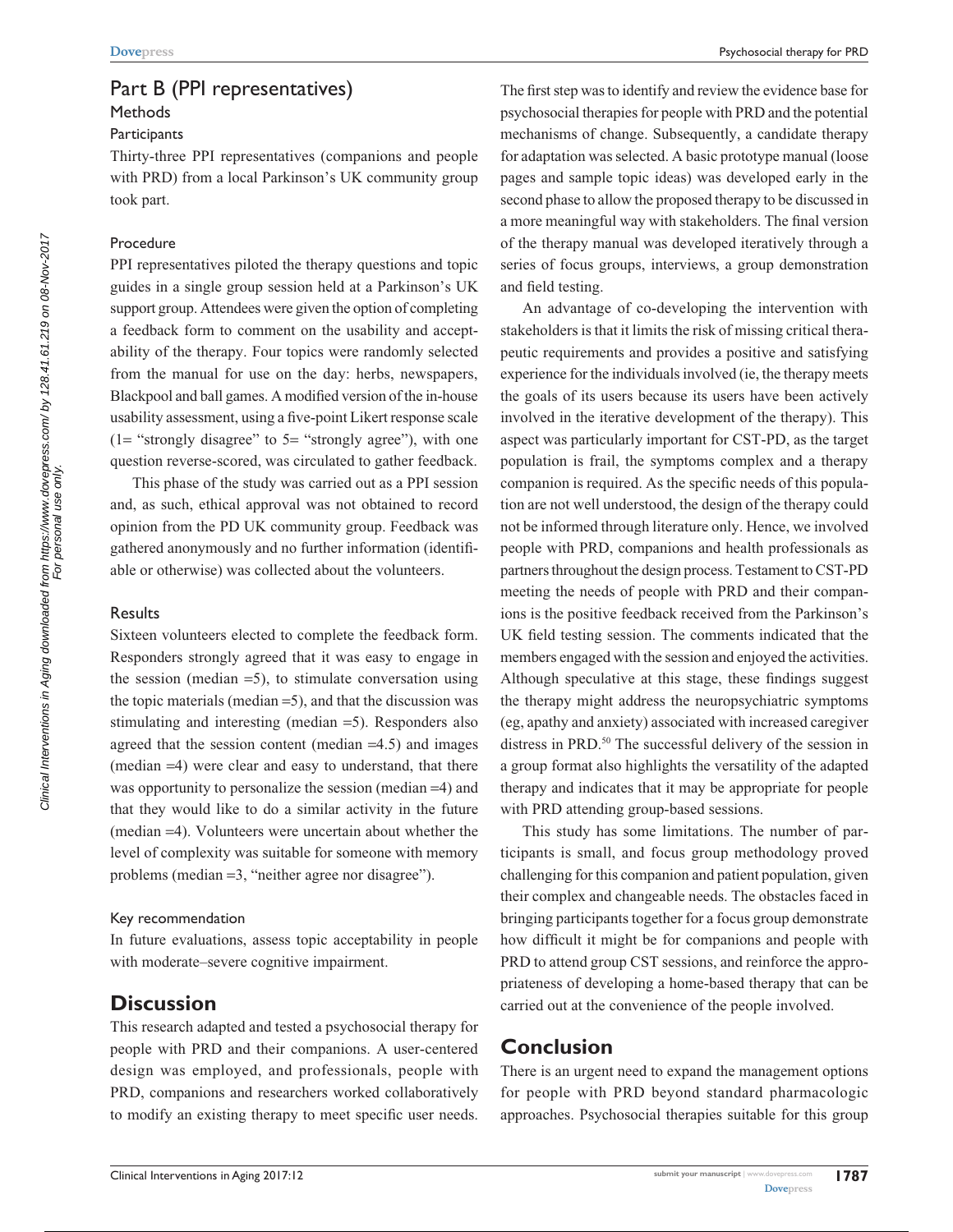of people may, therefore, have a vital role. The development phase of CST-PD was extensive and involved an iterative process comprising theory-driven recommendations, evaluation of users' needs, prototype manual development and field testing. This aspect of the trial resulted in the production of CST-PD, a therapy manual specifically tailored for people with PRD and their companions. Following the MRC guidelines,<sup>9</sup> a pilot randomized clinical trial is currently underway to examine the feasibility, acceptability and tolerability of CST-PD and to explore the outcome measures.<sup>53</sup> The pilot data will be used to inform a subsequent, definitive, multisite randomized controlled trial.

## **Acknowledgments**

This article presents independent research supported and funded by the National Institute for Health Research, under the Research for Patient Benefit (RfPB) Program (competition number 22; grant number PB-PG-0613-31058). The views expressed in this article are those of the authors and not necessarily those of the NHS, the NIHR or the Department of Health.

The authors would like to acknowledge and thank the original CST and iCST development team for permitting the adaptation of their therapy, the R&D personnel involved in study set-up and maintenance, and the NHS clinicians and nursing teams involved in referral of participants to the study. The authors would also like to thank the PPI representatives for their helpful advice and continued support at various stages of the project. The authors kindly acknowledge the contribution of Professor Martin Orrell, Dr Monty Silverdale and Dr Bo Fu in the conception and design of CST-PD.

# **Authors' contributions**

SAM and KRM prepared the manuscript. KRM and SV recruited participants, facilitated focus groups, conducted individual interviews and conducted the analysis of the data gathered. IL, VO, KRM, SAM, SV, EP and SS were involved in the conception and design of the CST-PD approach, the critical appraisal of the intellectual content, manuscript revisions and final approval prior to publication.

# **Disclosure**

The authors report no conflicts of interest in this work.

## **References**

1. The British Psychological Society and The Royal College of Psychiatrists. Dementia: A NICE–SCIE Guideline on supporting people with dementia and their carers in health and social care. 1st ed. London: Aldren Press; 2007.

- 2. Aarsland D, Larsen JP, Lim NG, et al. Range of neuropsychiatric disturbances in patients with Parkinson's disease. *J Neurol Neurosurg Psychiatry*. 1999;67(4):492–496.
- 3. Witjas T, Kaphan E, Azulay JP, et al. Nonmotor fluctuations in Parkinson's disease: frequent and disabling. *Neurology*. 2002;59(3): 408–413.
- 4. Cahn DA, Sullivan EV, Shear PK, Pfefferbaum A, Heit G, Silverberg G. Differential contributions of cognitive and motor component processes to physical and instrumental activities of daily living in Parkinson's disease. *ArchClin Neuropsychol*. 1998;13(7):575–583.
- 5. Pont-Sunyer C, Hotter A, Gaig C, et al. The onset of nonmotor symptoms in Parkinson's disease (The ONSET PD Study). *Mov Disord*. 2015;30(2):229–237.
- 6. Aarsland D, Bronnick K, Williams-Gray C, et al. Mild cognitive impairment in Parkinson disease. A multicenter pooled analysis. *Neurology*. 2010;75(12):1062–1069.
- 7. Hely MA, Reid WG, Adena MA, Halliday GM, Morris JG. The sydney multicenter study of Parkinson's disease: the inevitability of dementia at 20 years. *Mov Disord*. 2008;23(6):837–844.
- 8. Ballard CG, Aarsland D, McKeith I, et al. Fluctuations in attention: PD dementia vs DLB with parkinsonism. *Neurology*. 2002;59(11): 1714–1720.
- 9. Craig P, Dieppe P, Macintyre S, Michie S, Nazareth I, Petticrew M; Medical Research Council Guidance. Developing and evaluating complex interventions: the new Medical Research Council guidance. *BMJ*. 2008;337:a1655.
- 10. Orgeta V, McDonald KR, Poliakoff E, Hindle J, Clare L, Leroi I. Cognitive training interventions for dementia and mild cognitive impairment in Parkinson's disease. *Cochran Database Syst Rev*. 2015;11: Art. No. CD011961.
- 11. Goransson B. The re-design of a PDA-based system for supporting people with Parkinson's disease. In: Fincher S, Panos M, Moore D, Ruddle R, eds. *People and Computers XVIII – Design for Life: Proceedings of HCI 2004*. London: Springer; 2005:181–196.
- 12. Mays N, Roberts E, Popay J. Synthesizing research evidence. In: Fulop N, Allen P, Clarke A, Black N, eds. *Studying the Organization and Delivery of Health Services: Research Methods*. London: Routledge; 2001:188–220.
- 13. Taulbee LR, Folsom JC. Reality orientation for geriatric patients. *Hosp Community Psychiatry*. 1966;17(5):133–135.
- 14. Norris A. *Reminiscence With Elderly People*. Bicester: Winslow Press; 1986.
- 15. Butler RN. The life review: an interpretation of reminiscence in the aged. *Psychiatry*. 1963;26(1):65–76.
- 16. Woods B, Aguirre E, Spector AE, Orrell M. Cognitive stimulation to improve cognitive functioning in people with dementia. *Cochrane Database Syst Rev*. 2012;2:CD005562.
- 17. Woods RT, Orrell M, Bruce E, et al. REMCARE: pragmatic multicenterrandomizedtrial of reminiscence groups for people with dementia and their family carers: effectiveness and economic analysis. *PLoS One*. 2016;11(4):e0152843.
- 18. Guidelines APA. Practice guideline for the treatment of patients with alzheimer's disease and other dementias of late life. American Psychiatric Association. *Am J Psychiatry*. 1997;154(5 Suppl):1–39.
- 19. Spector A, Thorgrimsen L, Woods B, et al. Efficacy of an evidencebased cognitive stimulation therapy program for people with dementia. *Br J Psychiatry*. 2003;183:248–254.
- 20. Knapp M, Thorgrimsen L, Patel A, et al. Cognitive stimulation therapy for people with dementia: cost-effectiveness analysis. *Br J Psychiatry*. 2006;188(6):574–580.
- 21. Orrell M, Aguirre E, Spector A, et al. Maintenance cognitive stimulation therapy for dementia: single-blind, multicentre, pragmatic randomized controlled trial. *Br J Psychiatry*. 2014;204(6):454–461.
- 22. Orrell M, Spector A, Thorgrimsen L, Woods B. A pilot study examining the effectiveness of maintenance cognitive stimulation therapy (MCST) for people with dementia. *Int J Geriatr Psychiatry*. 2005;20(5): 446–451.